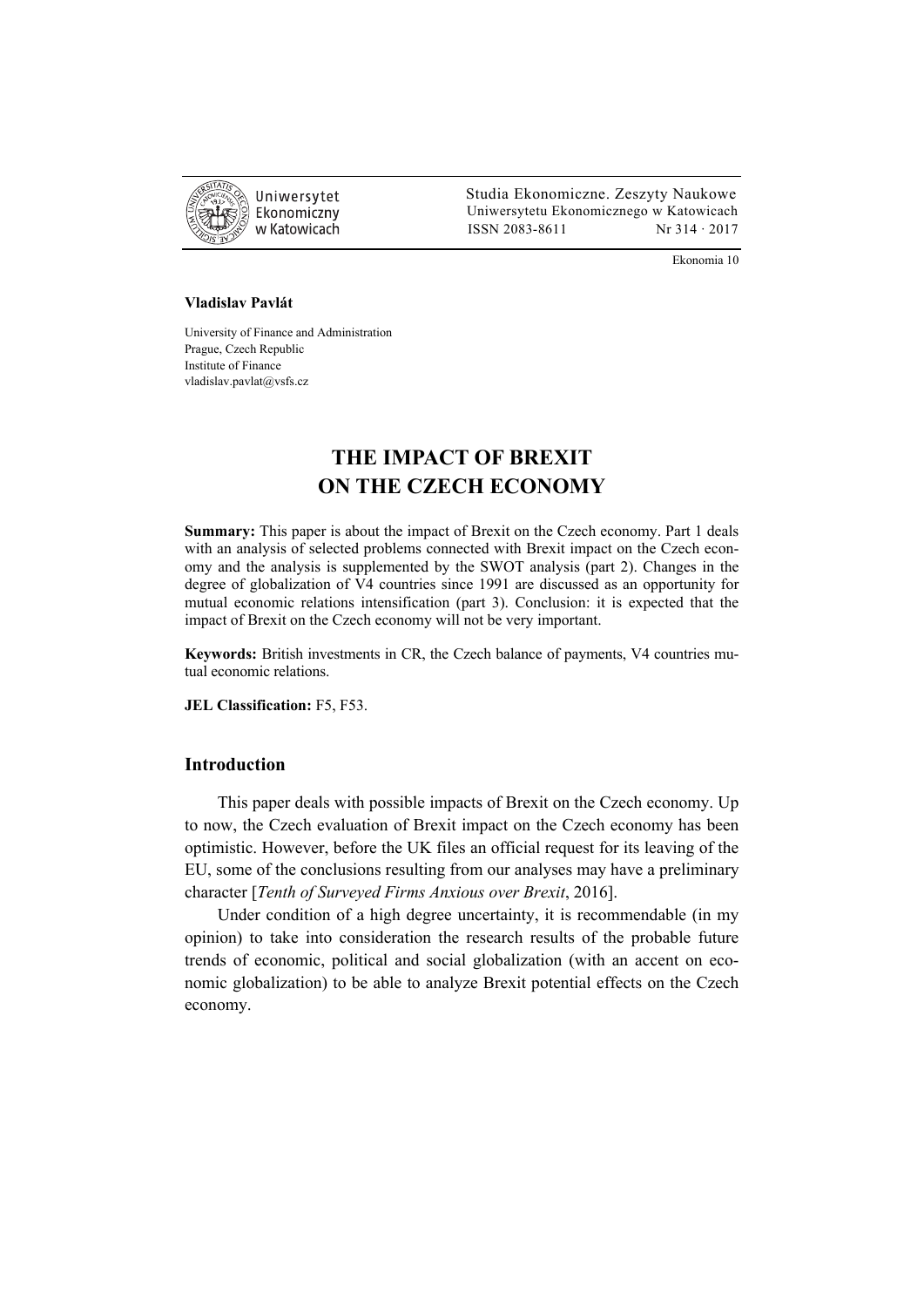The Czech economy is a middle-European export-oriented economy with a relatively strong industrial base; this is a fact explaining certain hesitations as for potential impact of the so-called Brexit. Under conditions of the anti-Russian economic sanctions, Czech exporters suffered not unimportant real losses, i.a., a loss of a potential growth of exports to their well-known territory.

In this situation, the Czech exporters practically have only one possibility to compensate for their export losses: to try to export their goods and services to Asian and Latin American selected countries, but this is a long-term adaptation process. However, there is a possibility to intensify mutual economic relations in the framework of V4 Agreement as well.

Both possibilities depend on the final conditions of Brexit arrangements with EU. This is the reason, why the probable globalization trends should be taken into consideration. In academic literature, four possible globalization models were analyzed. However, the first model which expects that the process of economic globalization will continue is by majority of Czech economists expected to be most probable.

In this case, the Czech Republic would have to re-define its economic strategy and to formulate its new economic policy. In this paper, I am trying to examine the Czech potential position (by SWOT analysis) and a possibility of intensifying mutual economic relations of V4 countries, if the present globalization trend would continue.

### **1. The Czech opinion on Brexit**

Let us cite some selected statistical data on the Anglo-Czech economic relations. The British investments in the Czech Republic rank seventh among foreign investments. Their volume is estimated at more than 40 billion CZK. In the long run, the Czech Republic has been providing foreign companies relatively significant investment incentives. In general, we can say that British investments remain relatively stable: After the end of temporary advantages, British companies did not leave the Czech Republic. The share of British owners in the registered capital of domestic companies amounts to 40.6 billion Czech korunas. Nowadays, 4,540 Czech companies have an owner from the UK [Bisnode, 2006]. According to estimates by the Roklen bank, in April 2016 British investors managed assets of almost 12 billion euros in the Czech Republic (i.e. ca. 330 billion CZK) [Roklen Bank, 2016].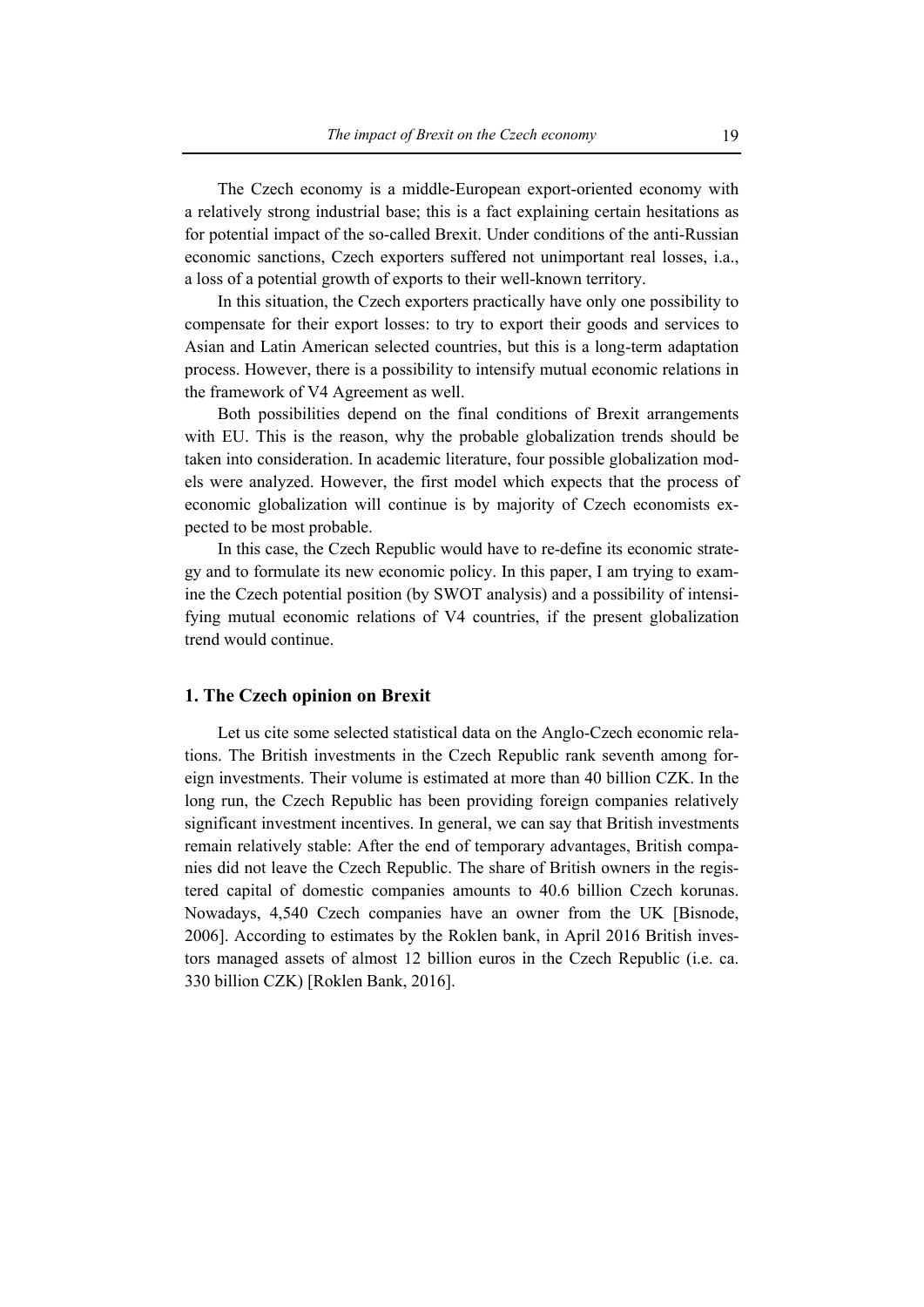Many famous British companies such as Marks and Spencer, Panasonic, etc., are present in the Czech Republic. Big international companies consider their presence in the Czech Republic strategically important; however, these companies are likely to already have their 'B plans'. A leaving of these 'big' ones would mean a loss of job opportunities for Czech employees and loss of tax income for the Czech Republic. In the event that companies with British owners were not taken over by other foreign investors, no radical change in outflow of dividends abroad would occur.

As far as companies with a share of British investors lower than 50% are concerned, a deeper analysis would have to be made to be able to make more reliable conclusions as to the impact of Brexit. Provided the business environment in the Czech Republic does not worsen significantly in the medium term, the British investors – owners of shares or property interest as part of their portfolios would not probably opt for a 'sale' on which they would lose their money.

Now, there are two possible Brexit scenarios for British investors: a scenario of maintaining the possibility to operate in the EU common market of goods (the issue of conditions is not dealt with here) or a scenario of a 'complete divorce', i.e. with a customs border for British products sold to the EU countries. It is evident that the first scenario would have to be favorable both for the UK and the EU the Czech republic included; another question is which of them would gain more. Until the United Kingdom files an official request for leaving the EU, all reasoning is basically a mere speculation.

An essential question for the Czech Republic also consists in a potential influence of Brexit on the Czech foreign trade balance*.* The United Kingdom is the fourth major export destination for Czech exporters. Up to now the development of this balance has been favorable – since 2001 the volume of mutual trade (except for 2009) has been growing with a positive balance for the Czech Republic. From January to April 2016 the value of goods imported from the UK to our country amounted to 27.5 billion CZK. The Czech export in the opposite direction reached 60.8 billion [Novinky.cz, 2016]. Impacts on the mutual trade with the Czech Republic would not have to be substantial (at least in the medium term).

Nevertheless, a detailed view of the structure of the Czech foreign trade with the United Kingdom implies that Brexit might result in many Czech exporters losing their most important market and being forced to adapt structurally. Analyses of these potential effects appeared in the Czech Republic already in April 2016. According to the data published by the Roklen Bank, some changes might have a considerable impact.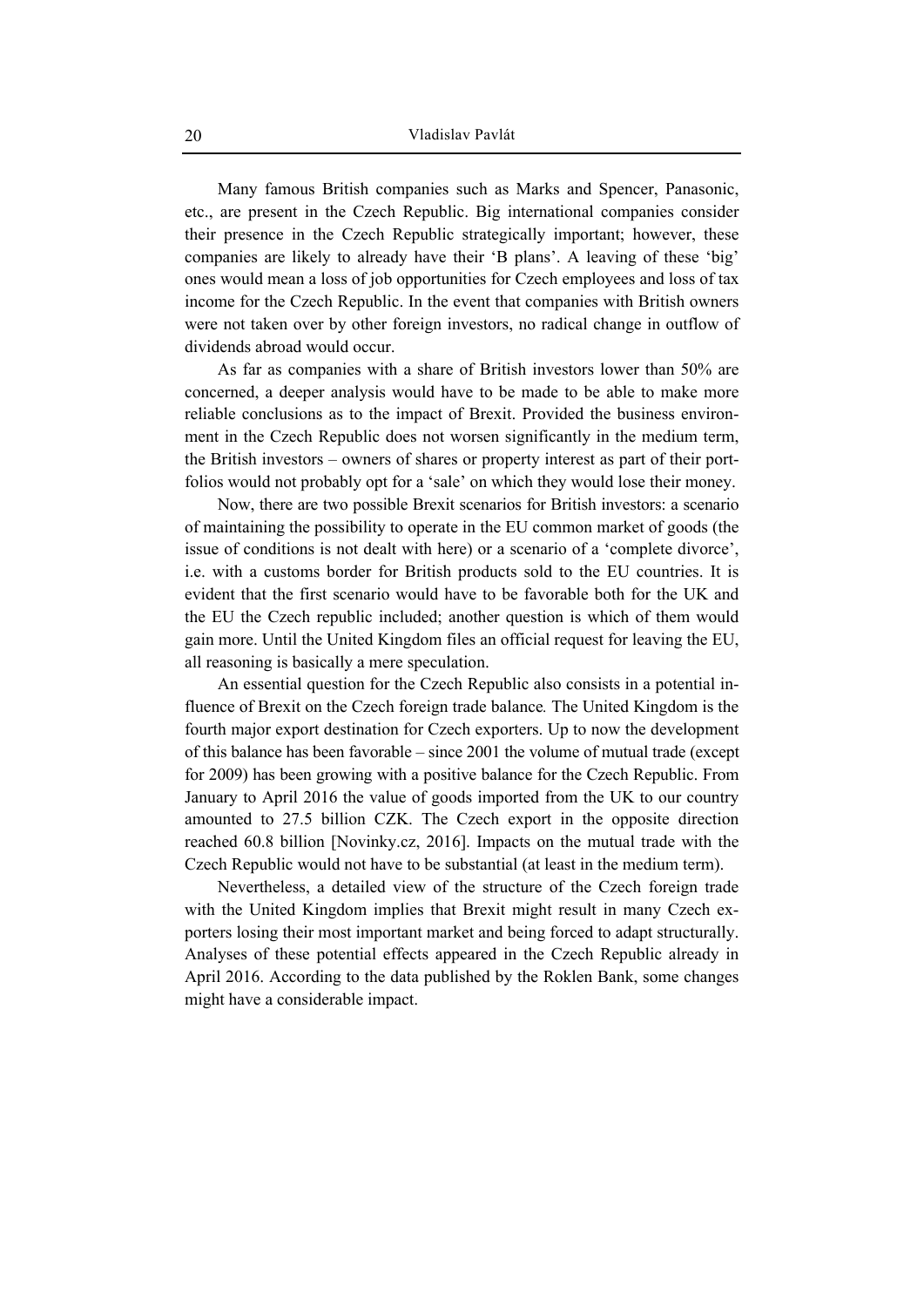In the mutual trade exchange with the United Kingdom, Czech entrepreneurs generated the highest trade balance surplus in the area of products of engineering and electrical engineering industry and transport equipment manufacturing.

The share of the Czech Republic's foreign trade of goods with the United Kingdom is the largest of the Central European countries (except for Slovakia), which also illustrates importance of the British market for the Czech economy.

When evaluating a potential impact of Brexit on the Czech Republic the impact on the Czech state budget have also be taken into consideration. This is a question of a change in the position of the Czech Republic from a net recipient of the European money to a payer.

Michal Řičař (Bisnode analyst), comments on the current situation in the cited document: "The exit of Britain must influence every member state at least by the change that will be made in the EU budget which is the basis defining who is the net recipient and who is the net payer in relation to the EU treasury – right now the Czech Republic is a net recipient. However, this is a long-term outlook, since in practice impacts of the exit will show in the EU economy not earlier than with a new budget, i.e. in 2022 and later" [Řičař, 2016].

Now, the allocation of the EU funds to the Czech Republic in the whole programming period is EUR 24.2 billion (ca. 654 billion CZK). At shrinkage by the UK's money, this amount might decrease by approximately 6% and in 2017- 2020 Czech Republic might lose 38 billion CZK, which less than 9.5 billion CZK per year. Therefore, the direct impact of Brexit on drawing the EU funds might be negligible under the first scenario. Under the second scenario, however, the income shrinkage may reflect in the overall reduction of the mutual trade exchange between both countries, which would affect the growth rate.

The issue of adopting the single EU currency is of considerable significance for further development of the Czech economy. In early July 2016, a wideranging interview with the Czech Prime Minister Bohuslav Sobotka was published. Prime Minister said that Czech Republic will not be prepared to accept euro earlier than after 5-10 years; however, in the long run the Czech government takes adoption of the single currency into account [Právo, 2016, p. 7].

Since July 2016, the Czech Government attitude towards euro adoption has been changing; however, up to now, no decision was taken. After the British government declaration about Brexit in February 2017 [*The United Kingdom's Exit from and New Partnership with the European Union*, 2017], the British parliamentary discussions on topical questions were started. The Government has provided for four debates in the House of Commons in Government time on the impact of EU exit on a variety of sectors, such as: workers' right s, transport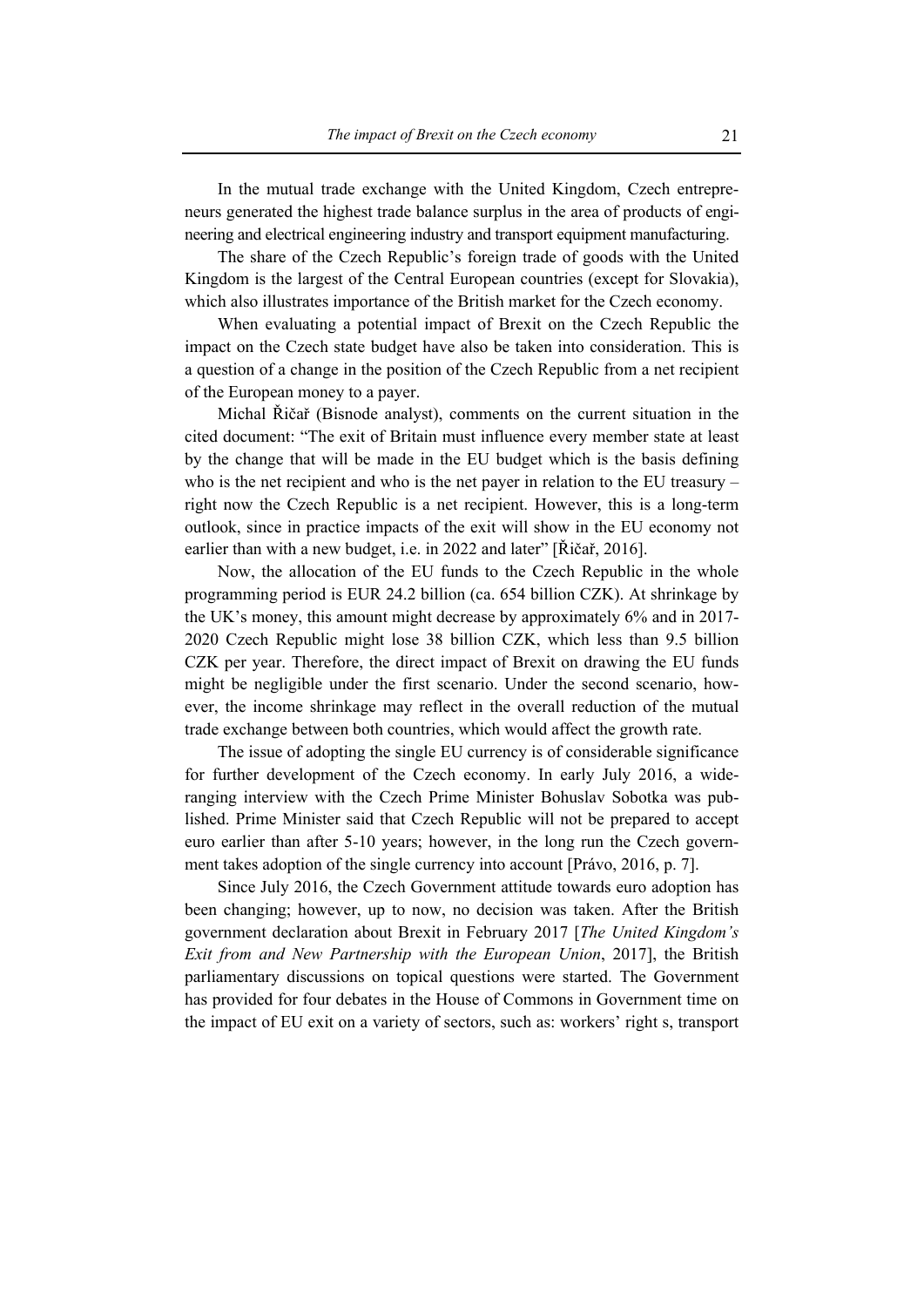policy, science and research, and security, law enforcement and criminal justice. As it is not yet clear, what sort of measures concerning Schengen will be taken, the Czech government is eventually prepared to act independently to protect the rights of Czech citizens living and working in Great Britain [Day, Foster, 2017].

# **2. The current situation of the Czech economy**

In this short paragraph, the author tries to briefly summarize his view of strengths and weaknesses of the Czech economy, existing open opportunities of its development and existing serious threats endangering its development in a period of next 5-7 years at least. The SWOT method has been used to make the analysis. Although this method is applied at the company level most frequently, it is convenient for the purposes of this paper because of its briefness and clear arrangement, complementing the previous text in which some of the potential impacts of Brexit on the Czech economy have been characterized.

| Table 1. Czech economy from the perspective of the SWOT analysis |  |  |  |  |  |  |  |  |
|------------------------------------------------------------------|--|--|--|--|--|--|--|--|
|------------------------------------------------------------------|--|--|--|--|--|--|--|--|

| Strengths:<br>1. Relatively rapid growth of the economy<br>(higher than the EU average)<br>2. Strong national currency<br>3. Adequately educated, skilled workforce<br>4. Relatively low unemployment                                                                                                                                                           | <b>Weaknesses:</b><br>1. Non-existence of a functioning capital market correspond-<br>ing to the level of development of the national economy<br>2. A lack of workforce in some occupations<br>3. Low workforce mobility in the national economy<br>4. Low efficiency of investments funded from the state<br>budget                                                                                           |
|-----------------------------------------------------------------------------------------------------------------------------------------------------------------------------------------------------------------------------------------------------------------------------------------------------------------------------------------------------------------|----------------------------------------------------------------------------------------------------------------------------------------------------------------------------------------------------------------------------------------------------------------------------------------------------------------------------------------------------------------------------------------------------------------|
| <b>Opportunities:</b><br>1. Growth of export of competitive prod-<br>ucts and services to non-EU countries<br>2. Significant development of agriculture<br>and water management<br>3. Increase in investments in science and<br>research, healthcare and education<br>4. Reduction of inbuilt corruption by<br>system measures (corruption must not<br>pay off) | Threats:<br>1. Potential influx of unadaptable economic migrants and<br>their support to the detriment of the country's own popula-<br>tion<br>2. Non-existence of progressive wealth tax<br>3. Excessive outflow of profit to foreign countries<br>4. Negative aspects of the excessive network of store chains<br>5. Process of impoverishment of poor population resulting in<br>a growing social disparity |

Analogical applications of the SWOT method to the other countries may facilitate focus of additional analyses on key issues of economic relations within the V4 and may be a guideline for deeper analyses at the level of sectors and braches of business.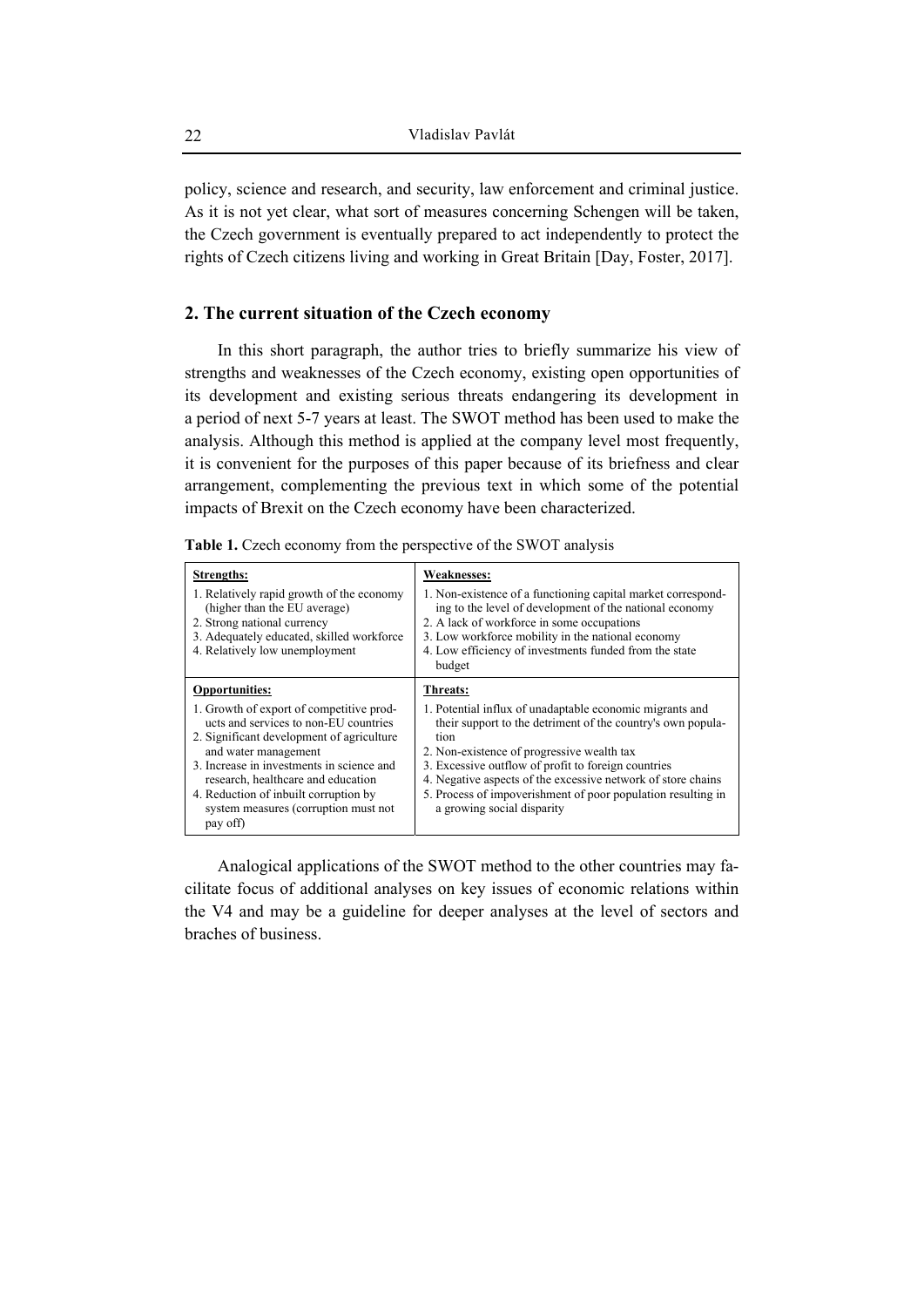# **3. The possibility of intensifying mutual economic relations of V4 countries**

Evaluation of the development of the globalization process must encounter considerable difficulties that result already from the fact that it can be examined and explained from many different points of view and by many different methods. For the purpose of this paper, the author used the globalization index KOF [KOF Swiss Economic Institute, 2016] which is a comprehensive index, trying to assess the development of the overall degree of globalization at three levels: economic, social and political. Although the structure of this index was criticized in literature, when the objections published concerned, among other things, distribution of weights of the index constituents, statistical sources used and their credibility, changes in the index structure in relation to its update, etc., a certain information value of this index cannot be denied.

In this paper we focus on use of merely one of its components, i.e. economic globalization index, to characterize the degree of economic globalization of the V4 countries. This approach has been applied for several reasons. Firstly, with regard to the question on how the degree of economic globalization of the V4 countries has been developing during the existence of the V4 Agreement (which has been primarily a political agreement from the very beginning); with regard to significance for the analysis only selected years are mentioned here.

In terms of the present validity of statistical data, the year 2013 can be considered the most relevant, since at the time of preparation of this paper large data on the following three-year period until 2016 have not been published yet. This is important for evaluation of real opportunities for development of economic relations among V4 countries after Brexit. In our paper we thus limit ourselves to the Czech opinion only. V4 countries are listed in Table 2 by their abbreviations in alphabetical order.

The following table shows a degree of economic globalisation of V4 countries by means of the KOF index in which a higher number represents a higher degree of globalization globally, i.e. not the placings of the country.

| Country    | 1993  | 1998  | 2004  | 2008  | 2009  | 2013  |
|------------|-------|-------|-------|-------|-------|-------|
| <b>CZE</b> | 55.80 | 70.14 | 85.44 | 84.63 | 85.16 | 82.89 |
| <b>HUN</b> | 56.54 | 77.12 | 90.07 | 88.12 | 89.90 | 86.85 |
| POL        | 46.12 | 51.98 | 73.59 | 71.33 | 73.02 | 75.72 |
| <b>SVK</b> | 53.99 | 64.29 | 86.59 | 84.85 | 84.89 | 83.63 |

**Table 2.** Degree of economic globalization of V4 countries

Source: KOF Swiss Economic Institute [2015].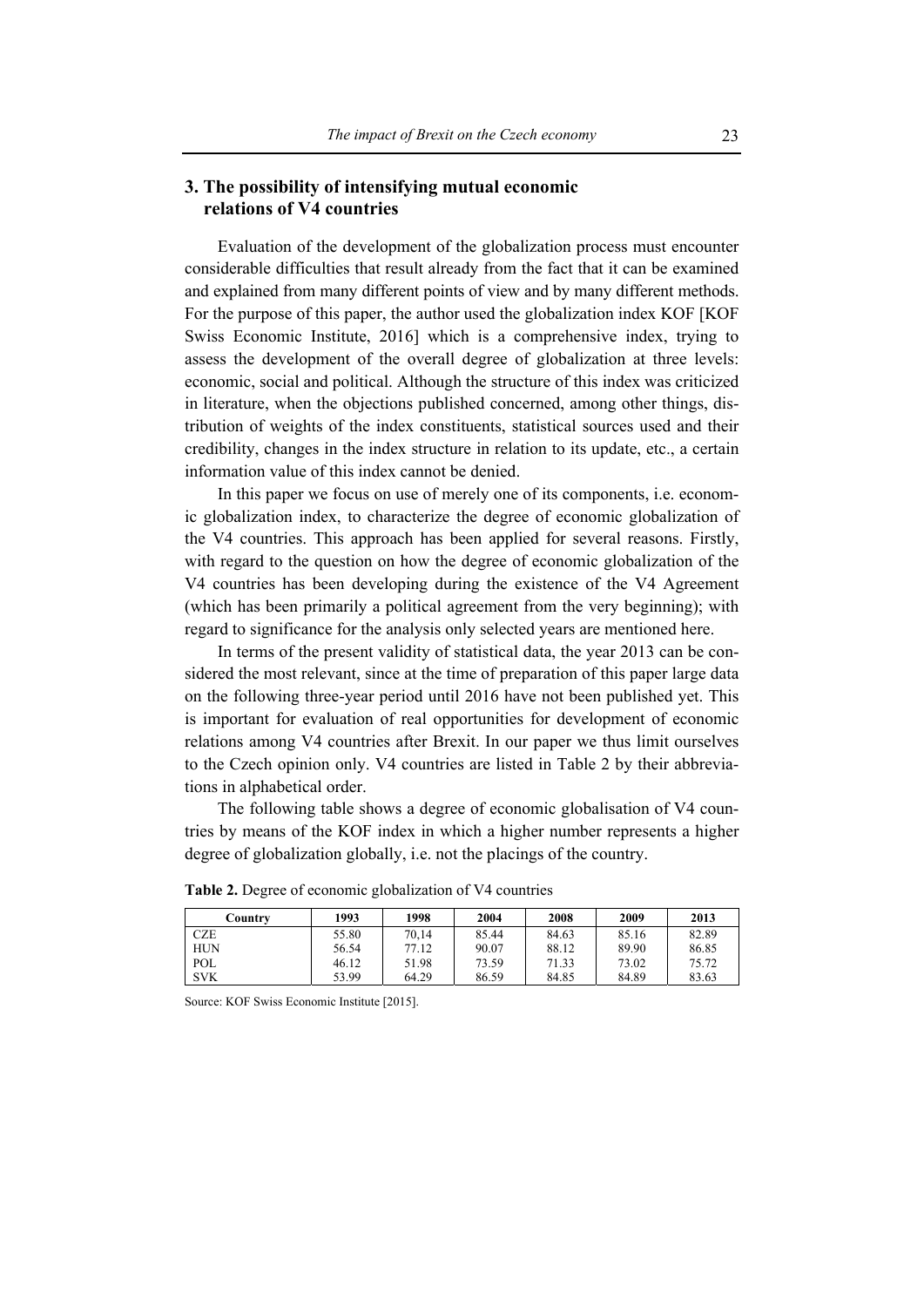From signature of the V4 agreement till 2004 (the Czech Republic joining the EU), the degree of economic globalization of the member countries grew most, in absolute terms, in Hungary, followed by Slovakia taking the second place. Czech Republic fell slightly behind Slovakia. Poland also made a significant progress as to the degree of globalisation.

In 2013, the highest value of the index was maintained by Hungary (despite its previous decline caused by the global crisis). Slovakia remained second (also with a slight decrease), while Czech Republic closely after Slovakia was placed third (also at a decrease when compared with 2009). Poland remains fourth with its degree of the economic globalization growing significantly.

The very placings of countries give only an overall picture of how far each country is integrated in the global economy; however, it does not say anything about either its economic power, or the level of economic development. One can get the idea of economic significance of particular countries and opportunities for further development of their mutual economic relations only after a comparative analysis of significant indicators that are collected by the World Bank together with other international organizations. Relevant for the EU (including V4 countries) are the relevant data of the ECB, Eurostat and other institutions, including national ones. After comparing ca. 25 major indicators briefly, we can state that although economic differences between V4 countries are not negligible, in the future development they can be optimized to a condition acceptable for the interests of all participants of the V4 group. However, justification of this statement goes beyond the extent of this paper.

Higher values in the economic globalization index are closely related with 'openness' of a given economy. Small, open economies are by definition more engaged in international trade than rather big economies.

The economic globalization index (KOF) consists of two indices, when the first of them illustrates real economic flows. "The second index refers to restrictions on trade and capital using hidden import barriers, mean tariff rates, taxes on international trade (as a share of current revenue) and an index of capital controls. Given a certain level of trade, a country with higher revenues from tariffs is less globalized" [KOF Swiss Economic Institute, 2015].

Should the overall index of economic globalization express a real degree of economic globalization, it would have to take duty-free trade of V4 countries within the EU into account. If export to countries outside the EU significantly increases within the export of any V4 country, it will reduce its degree of globalization.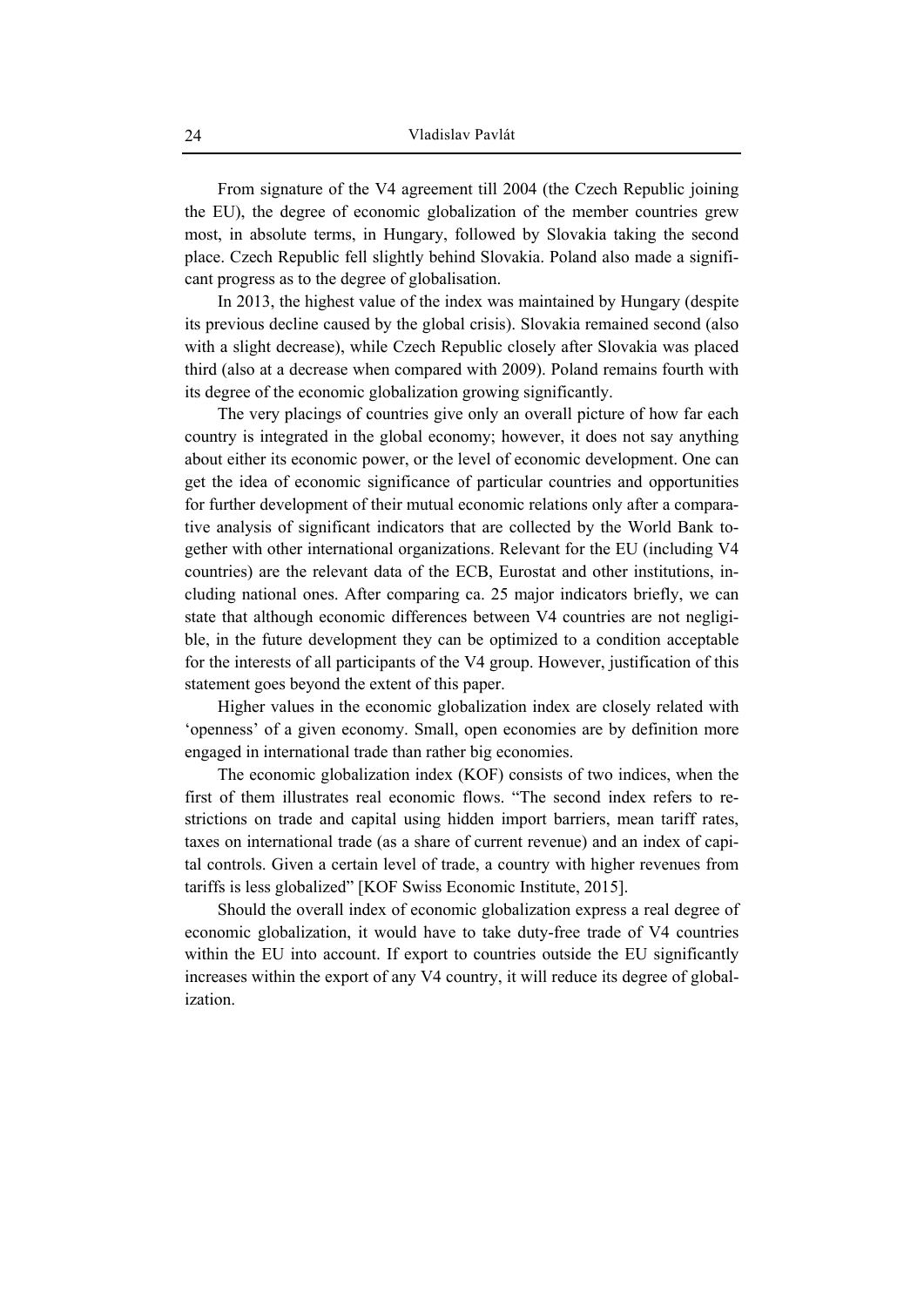In 2015 and until mid-2016, Hungary placed  $9<sup>th</sup>$  and  $7<sup>th</sup>$ , Czech Republic  $12<sup>th</sup>$  and  $15<sup>th</sup>$ , Slovakia  $16<sup>th</sup>$  and  $12<sup>th</sup>$  and Poland  $41<sup>st</sup>$  and  $36<sup>th</sup>$  in the worldwide chart of the economic globalization index (based on the KOF).

In the 2015 worldwide overall globalization index, Hungary took the  $9<sup>th</sup>$ place (85.78), Slovakia  $16<sup>th</sup>$  place (83.62), Czech Republic (83.60) and Poland  $23<sup>rd</sup>$  place (79.90). The figures above show that in terms of the overall globalization V4 countries are among 25 most globalized countries in the world and that the difference among the values of V4 countries, shown in the index, is relatively very small. These facts support the idea that opportunities for further development of mutual relations among V4 countries are open.

### **Conclusions**

- 1. The Czech evaluation of Brexit impacts on the Czech economy, as presented above, can be perhaps characterized as over-optimistic, but I believe it is realistic; during the last 8 month, this approach has not changed. One of the factors that may contribute to materialization of this optimistic scenario is also deepening of mutual economic relations among V4 countries.
- 2. I believe that on condition that the present form of the market economy (including the assumption of sustainable growth) continues to exist, the overall trend of globalization is likely to remain preserved; it is also probable that mutual proportions of the above mentioned three constituents of the KOF index could be changed as a result of the real economy development.

I consider to be possible, for example, that development of any of the constituents can stagnate (an example is the stagnation of economic globalisation in 2015 which still continues). However, it seems to me that more natural would be to expect that (after experience with previous regional integration attempts) the idea of the 'total globalization' (under the rule of some 'World Government') will remain a sci-fi still for a longer time. Negative impacts of a too rapid and chaotic economic globalization necessarily require application of effective instruments of international regulation which will respect interests of all UN members.

3. From the perspective of long-term development trends, Brexit could remain an episode rather than a start of globalization regress. In a period of next 5-7 years, however, it may cause very serious transfers in the economic, social and political area, not only in Europe. The British Empire, presently surviving as a free British Commonwealth of Nations, will likely make efforts to re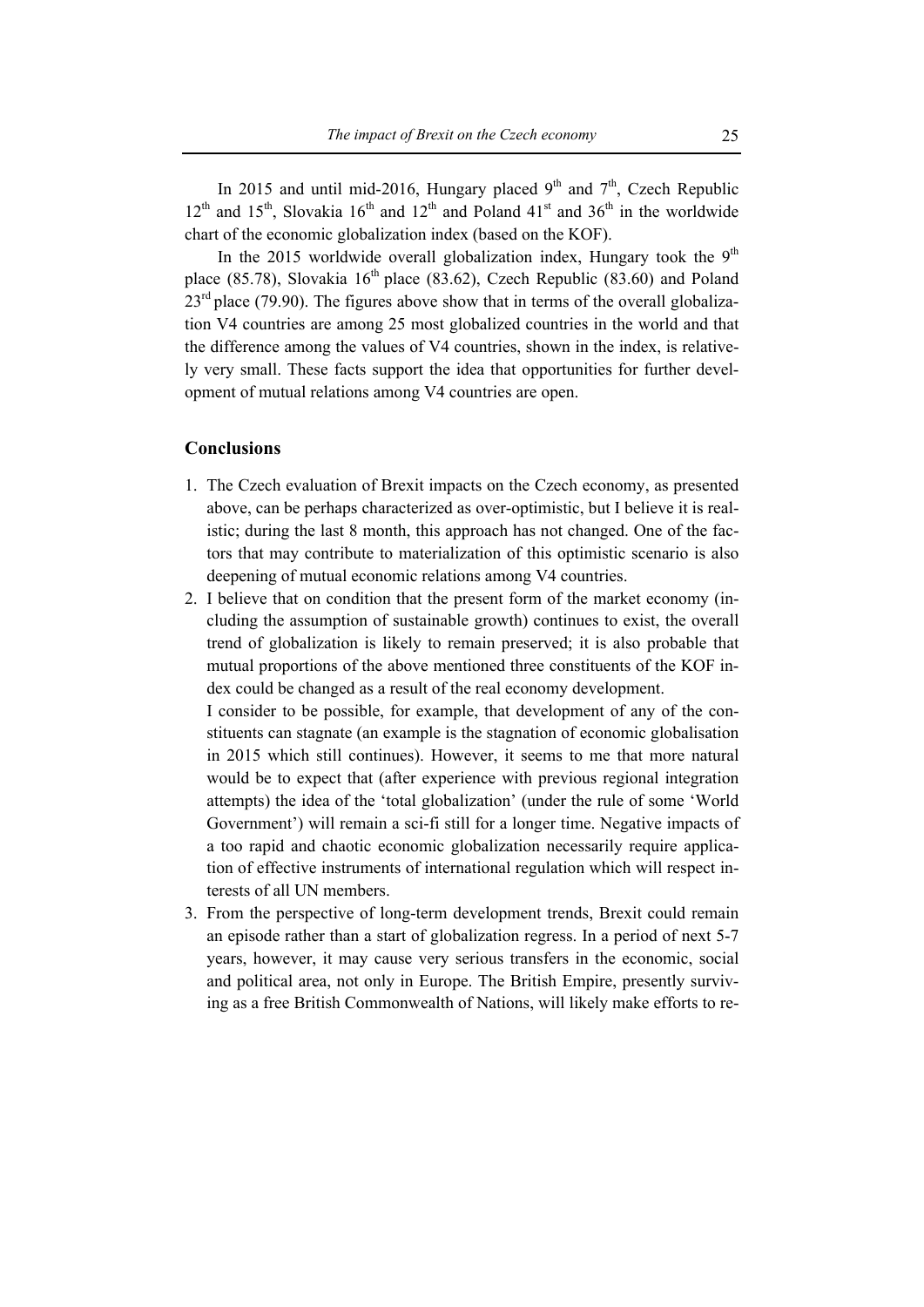tain its relatively significant position in the world. For the Czech economy the V4 countries can definitely contribute to it, which can help them – when taking steps jointly – create wider maneuvering economic space, by deepening their mutual economic relations, to resist harmful and unreasonable migration policy which endangers interests of the EU population and Europe as a whole.

5. The longer the EU negotiations about Brexit conditions with Great Britain will be lasting, the less costly and painful the adaptation process of the Czech economy may be expected.

### **Acknowledgement**

The paper has been prepared within the project "Global system of financial" entities identifier", supported by the Specific University Research Funds at the University of Finance and Administration in 2016.

### **References**

- Bisnode (2016), http://www.bisnode.cz/tiskove-zpravy/brexit-versus-ceska-ekonomika/ (accessed: 4.07. 2016).
- Day M., Foster P. (2017), *Czech Interior Minister: We Should 'Negotiate Own Brexit Deal' with UK*, 24 January, http://www.telegraph.co.uk/news/2017/01/24/czechinterior-minister-should-negotiate-brexit-deal-uk (accessed: 30.01.2017).
- Kavkova J. (2016), *Brexit versus česká ekonomika,* http://www.kurzy.cz/zpravy/403274 brexit-versus-ceska-ekonomika/ (accessed: 10.0.7.2016).
- KOF Swiss Economic Institute (2015), http://globalization.kof.ethz.ch/media/filer\_ public/2015/03/04/method\_2015.pdf (accessed: 15.07.2016).
- KOF Swiss Economic Institute (2016), http://globalization.kof.ethz.ch/ (accessed: 10.07.2016).
- Novinky.cz (2016), *Koruna k libře posílila*, June, https://www.novinky.cz/ekonomika/ 407437-koruna-k-libre-posilila-k-dolaru-slabne.html (accessed: 30.06.2016).
- "Právo" (2016), *Rozhovor předsedy vlády Bohuslava Sobotky pro deník Právo*, Saturday 2 July, p. 7.
- Řičař M. (2016), *Brexit versus česká ekonomika*, www.bisnode.cz/tiskove-zpravy/brexitversus-ceska-ekonomika/ (accessed: 18.05.2017).
- Roklen Bank, *Potential Problem for the Czech Economics.* http://roklen24.cz/a/ivPah/ brexit-potencialni-problem-i-pro-ceskou-ekonomiku (accessed: 5.07.2016).